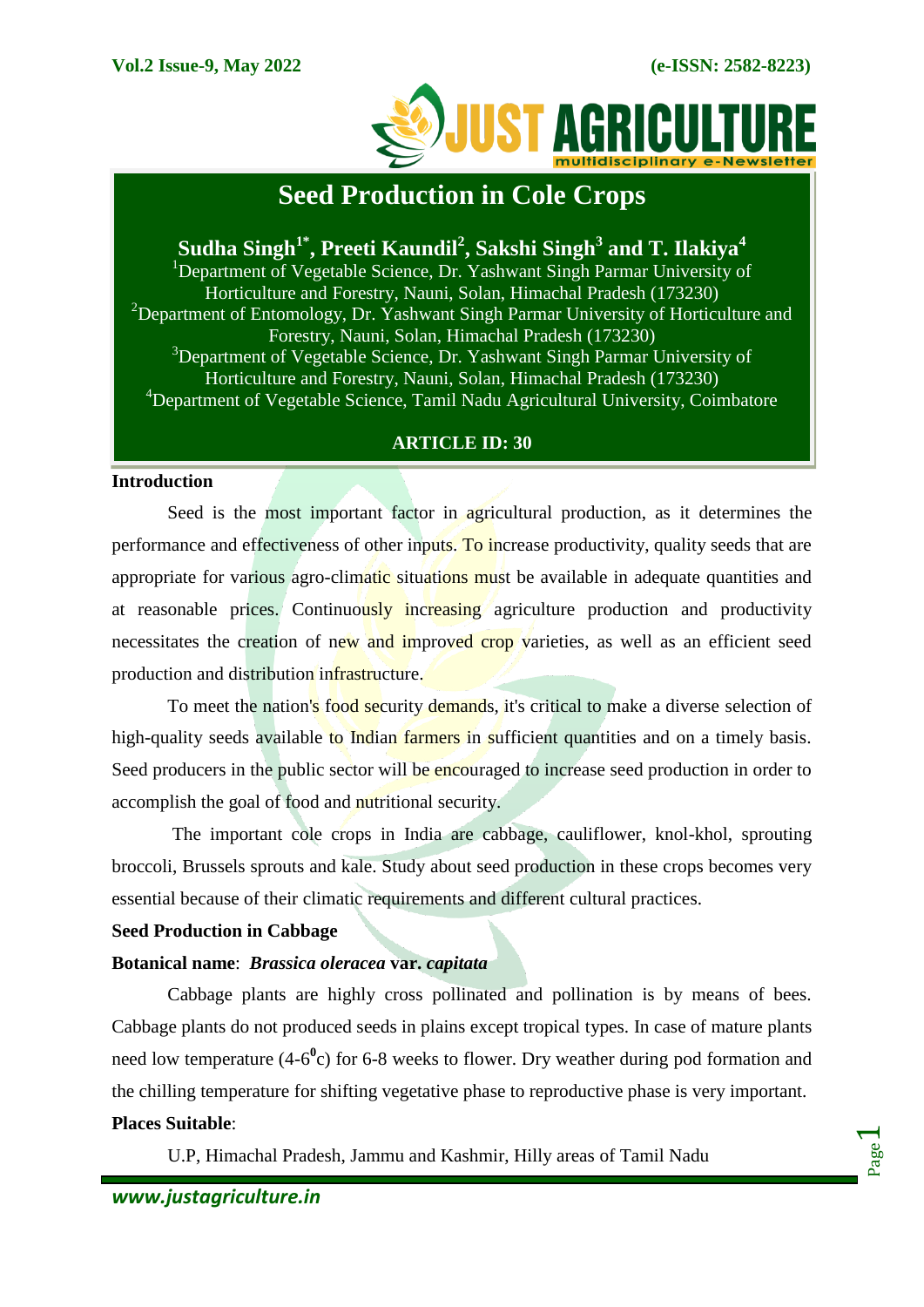

#### **Cultural Requirements:**

**Time of sowing:** should be adjusted in order to complete curd formation before the end of October- first week of November.

Nursery rising: For early varieties: 10-25<sup>th</sup> July

For mid and late varieties: second and first fortnight of June

**Transplanting:** For early varieties: second fortnight of August

For mid and late varieties: first week of august

**Seed rate**: 500-600g

**Spacing:** 45cm\*45cm- early varieties

60cm\*45cm- mid varieties

60cm\*60cm- .ate varieties

**Seed Production Techniques:**

#### **1. Seed to seed (***in-situ)* **method :**

This method is used for commercial seed production. In this method the crop is allowed over winter and produce seed in its original position. It is economical and does not involve any labour etc., for uprooting, storage and replanting of heads. It helps in seed producing early crop. The main disadvantage is that proper selection cannot be done for trueness of heads. This method is used for foundation seed.

# **2. Head to seed method (transplanting):**

In this method well developed heads are selected and cross cut on given on the head and left as such. Cross cut helps in proper aeration, bolting and production of seed branches.

# **3. Stump and core intact method:**

 The heads are cut just below the base keeping the whorls of leaf intact. The beheaded portion of the plant is called stump. The heads are harvested and marketed. The stumps are stored in trenches for wintering and replanted in fields during autumn. This method is not commercial as the seed yield is low.

#### **4. Core intact method:**

In this method the outer few whorls are removed and the central core is left intact which is later given cross cut in such a way that the central growing is not damaged.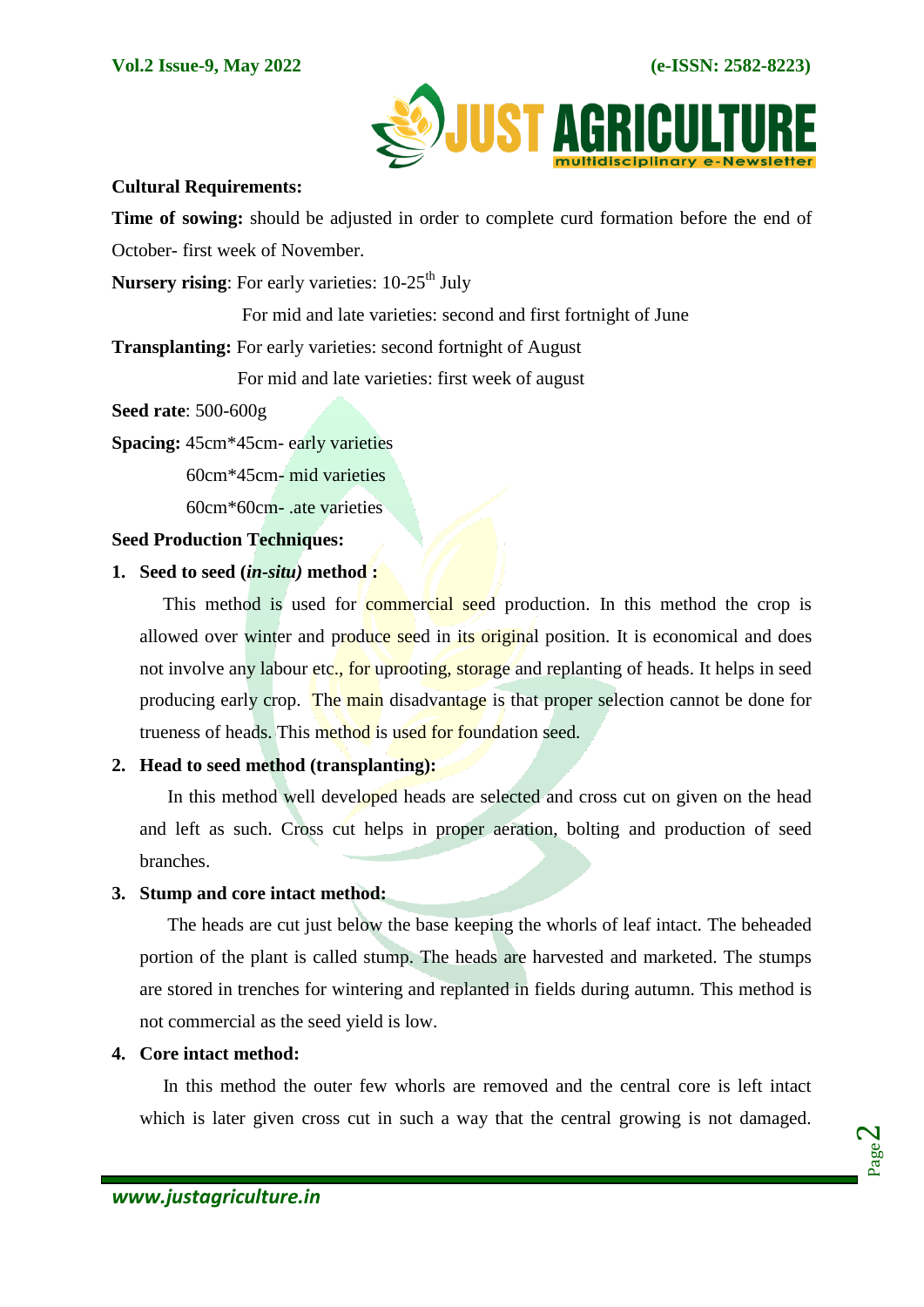Page က $\,$ 



Cross cut facilitate the emergence of seed stalk. Pyramid cuts increases seed yield. This method is more economical as cut leafy portion could be marketed.

#### **5. Head intact method:**

 In this method the head is kept intact and only a cross cut is given to facilitate the emergence of a stalk. Very heavy staking is needed and the seed yield is comparatively low.

#### **Isolation Distance:**

- Foundation seed: 1600m
- Certified seed: 1000m

#### **Staking:**

Seed stalks should be given support by stakes to keep them straight and exposed to sun light.

#### **Harvesting:**

- Seed stalk elongation:  $10\text{-}20^{\text{th}}$  March
- Flowering and pod formation: first week of April
- Ripening of pods:  $15-20$ <sup>th</sup> June
- $\bullet$  Harvesting: up to second week of July

The early plants are harvested first and when the pod colour is yellowish brown it is harvested completely and piled up for curing. After 4-5 days it is turned upside down and allowed to cure for another 4-5 days in the same way. It is then threshed with sticks and sifted with hand sifters. After thoroughly drying, the seeds are cleaned and stored.

**Seed Yield:** 500-650kgs/ha.

#### **Seed Production in Cauliflower**

#### **Botanical name:** *Brassica oleracea* **var***. botrytis*

Cauliflower is also a highly cross pollinated crop and it requires a cool, moist climate for seed production. The optimum temperature is  $15{\text -}20^{\circ}$ c. Similar to cabbage, early and mid varieties produce seeds in plains and late varieties in temperate regions.

#### **Cultural Requirements:**

- **Time of sowing:** In the hills, the sowing time is adjusted that the plants put up the maximum leafy growth by  $15<sup>th</sup>$  December.
- **Optimum sowing time:** last week of August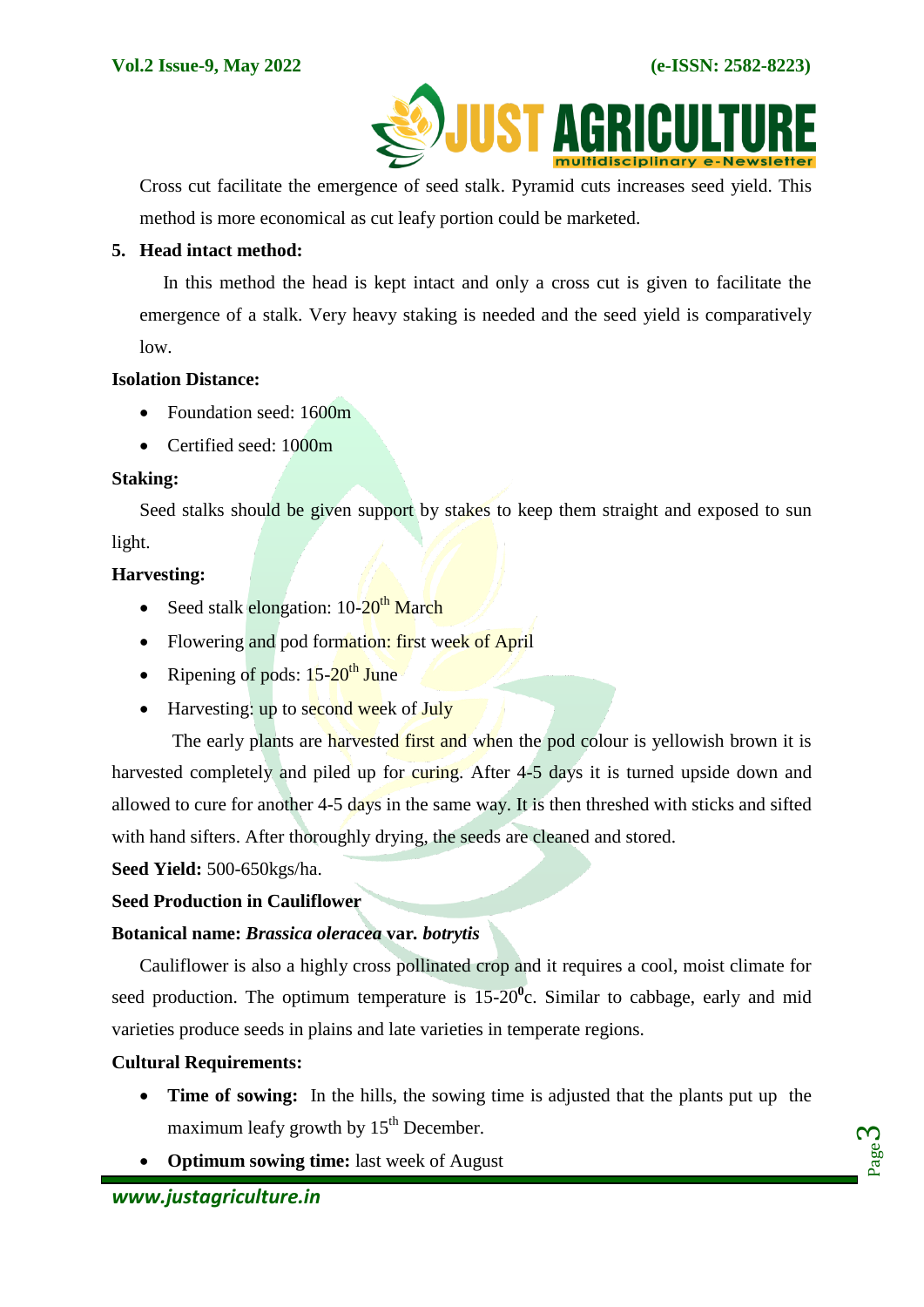

- **Transplanting:** end of September
- **Curd formation:** Febraury March
- **Seed rate:** 375-400g/ha
- **Spacing:** 60-90cm\*45-60cm

#### **Methods of seed production:**

- **1.** *in situ* **method (**seed to seed method**)**
- **2. Transplanting method (** head to seed method)

For seed production, seed to seed method is recommended since the head to seed method in India has not been very successful. In seed to seed method the crop is allowed to over winter and produce seed in the original position, where they are first planted in seedling stage. There are three types of curd cutting methods in cauliflower. They are

- **1. Scooping:** Here the central curd is **scooped** using knife. Approximately half of the curd is removed from the centre.
- **2. Curd pruning:** The outermost curd lets are removed 5cm away from the centre
- **3. Half curd removal:** Half part of the curd is removed. They are cut vertically into two and one is removed and the other is kept intact with the plants.

### **Isolation Distance:**

- For certified seed:  $1000m$
- For foundation seed: 1600m

#### **Hatvesting:**

Harvesting can be done when the pods brown. Too ripe pods dehisce. Seeds should not crush pods split when rubbed between hands. The harvesting is done when 60-70% of the pods turn brown.

 After harvesting it is piled up for curing. After four or five days it is turned upside down and allowed to cure for another four to five days in the same way. It is then threshed with sticks and sifted with hand sifters. After thorough drying of seed in the sun it is cleaned and stored.

**Seed Yield:** 250-400kg/ha

**Seed Production in Knol-Kohl**

**Botanical name:** *Brassica oleracea* **var.** *gangylodes*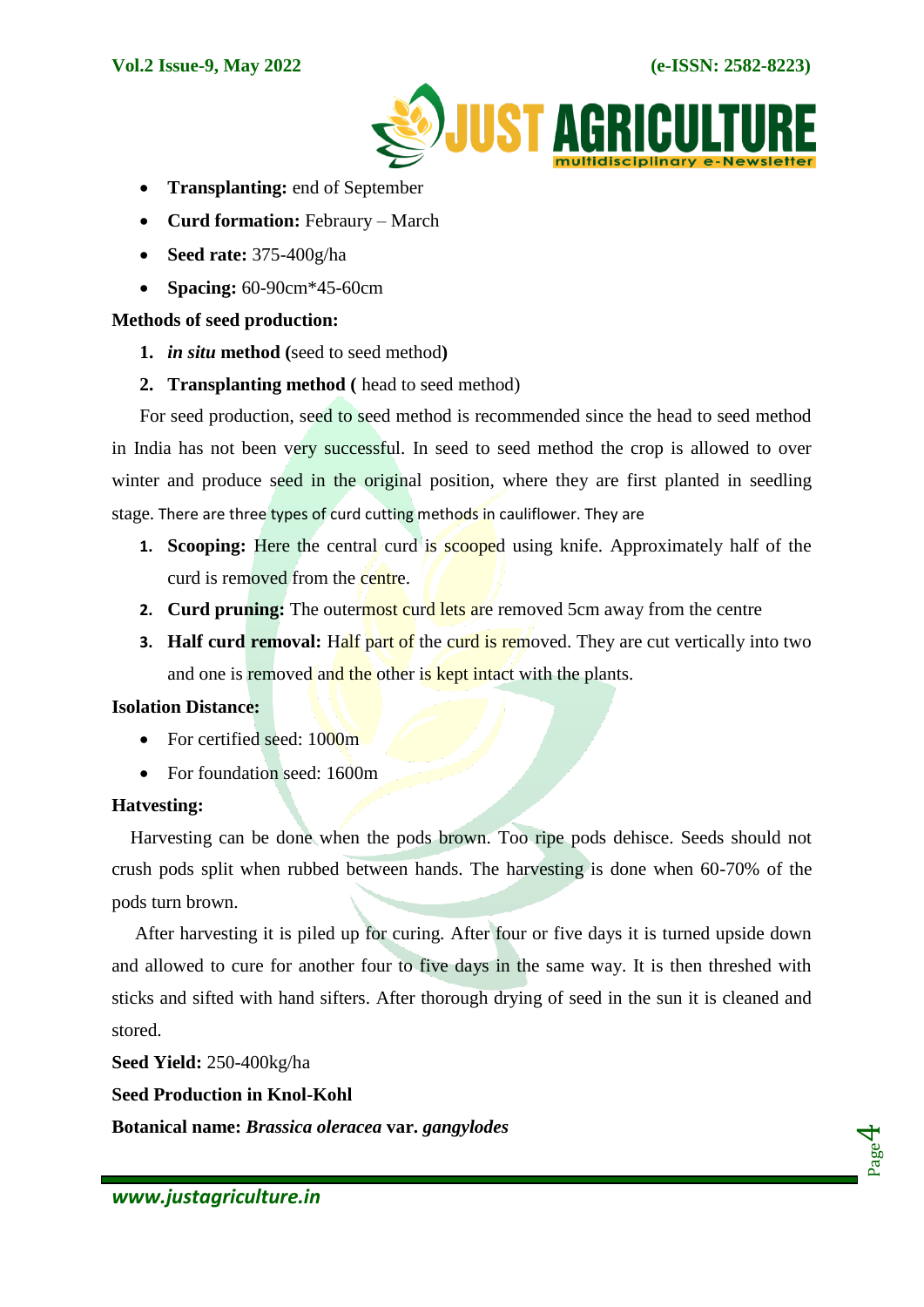

Knoll-kohl is also a cross pollinated crop which requires a cool climate for seed production. The pollination behaviour and climatic requirements resembles the other crucifers.

#### **Cultural Requirements:**

#### **Time of sowing:**

Seed is sown in nursery:  $7<sup>th</sup>$  to  $15<sup>th</sup>$  August

Transplanting: first fortnight of September

 The crops should not be planted during October and later, since it fails to form good knobs.

**Seed rate:** 900-1000g/ha

**Spacing:** 30\*20cm

#### **Methods of Sed Production:**

The seed of knoll-kohl is usually produced by the *in situ* method. Transplanting method however, may be practised to raise the nucleus seed.

- *In-situ* method: the crop is allowed to over winter and produce seed in the original position where they were first planted in the seedling stage.
- **Transplanting method:** in this method, the mature plants are uprooted during autumn. The leaves all around the knobs and tops are removed, keeping the crown intact. The selected true to type plants are then immediately replanted in a well prepared plot. The whole stem up to the base of the knob is pushed into the soil so that the knob almost touches the ground.

 Three types of plants are usually observed in the flowering stage as determined by the extent of branching shoot. They are:

- a. Non-branched type
- b. Intermediate
- c. Fully branched

 The higher proportion of a fully branched plant in a seed plot gives higher seed yield. There is no appreciable difference in the quality of knobs produced by the seeds harvested from any of these types.

**Isolation Distance:** 1000-1600m between any two varieties of knoll-kohl

**Seed Yield:** 600-750kg/ha

Page ம